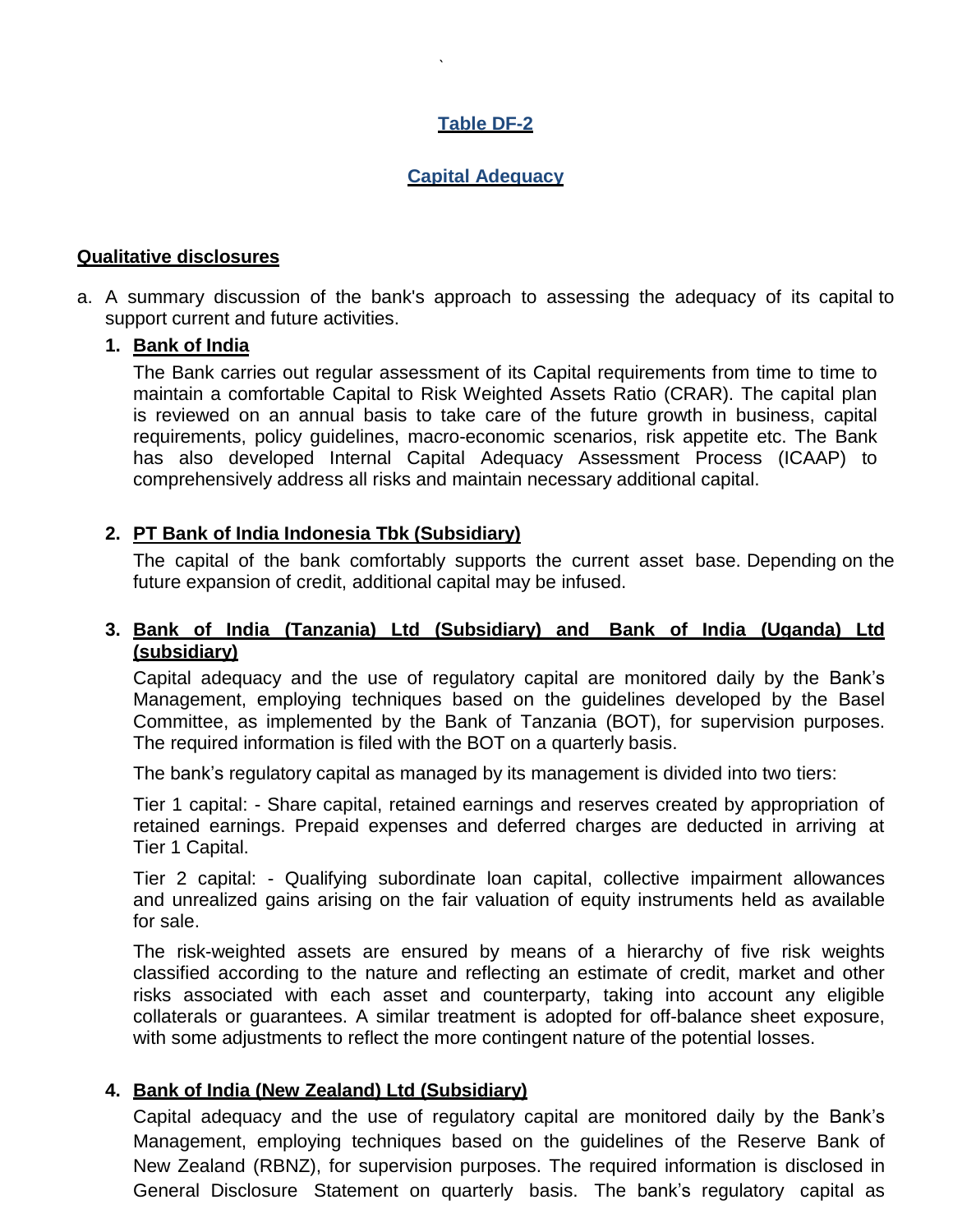managed by its management solely consists of Tier 1 Capital.

`

Tier 1 capital: - Share capital, retained earnings and reserves created by appropriation of retained earnings.

The risk-weighted assets are ensured by means of a hierarchy of five risk weights classified according to the nature and reflecting an estimate of credit, market and other risks associated with each asset and counterparty, taking into account any eligible collaterals or guarantees. A similar treatment is adopted for off-balance sheet exposure.

## **Qualitative disclosures**

(a) A summary discussion of the bank's approach to assessing the adequacy of its capital to support current and future activities

## **Quantitative disclosures**

(b) Capital requirements for credit risk: Rs.258274 Mn Portfolios subject to standardised approach • Securitisation exposures

(c) Capital requirements for market risk: Rs.14105 Mn Standardised duration approach; Interest rate risk Foreign exchange risk (including gold) **Equity risk** 

(d) Capital requirements for operational risk: Rs.16844 Mn **Basic Indicator Approach** • The Standardised Approach (if applicable)

(e) Common Equity Tier 1, Tier 1and Total Capital ratios: CET 1:- (7.48%); T1 :- (8.10%), Total Capital Ratio 11.13%

• For the top consolidated group; and

• For significant bank subsidiaries (stand alone or sub-consolidated depending on how the Framework is applied)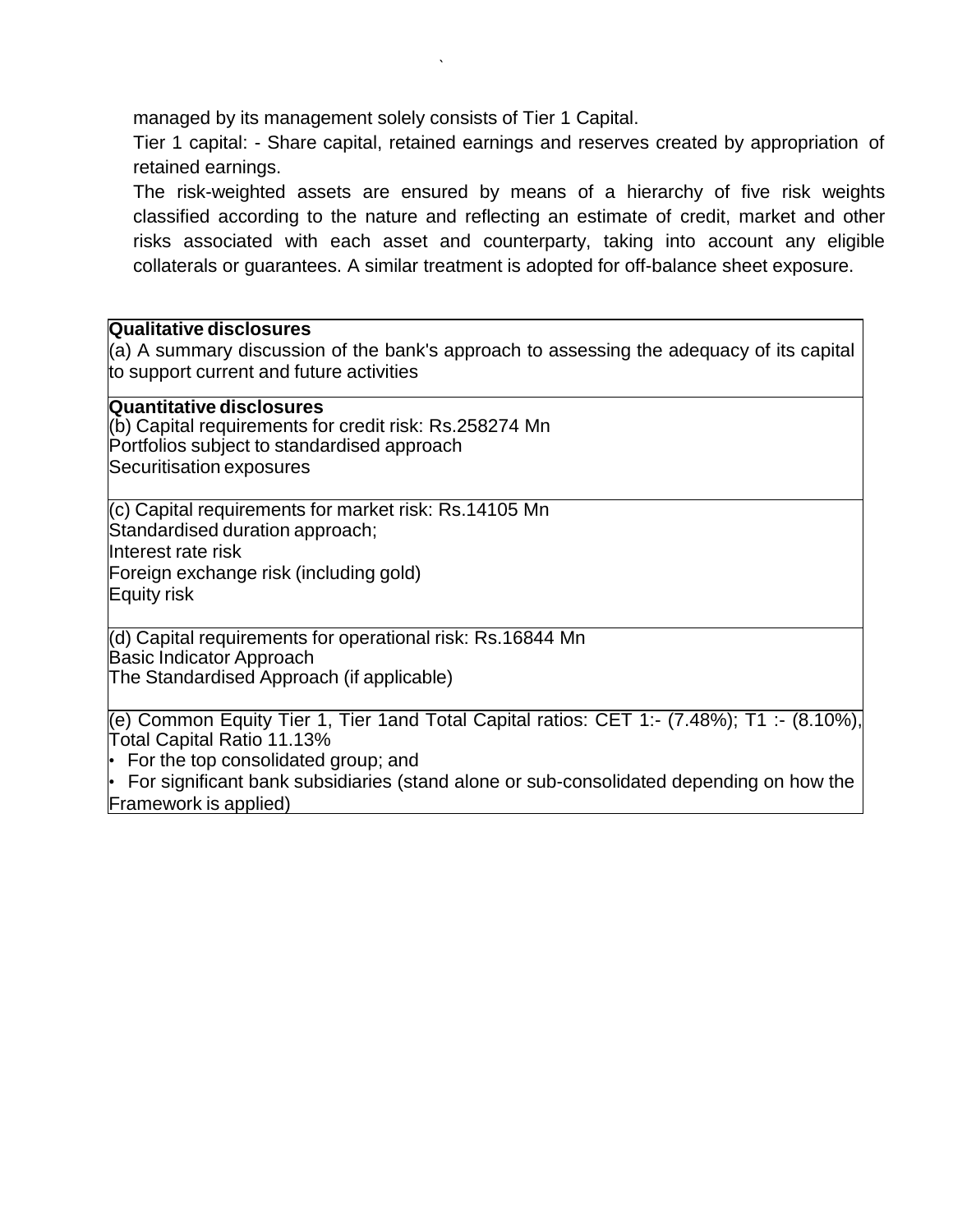# **Table DF-3**

`

# **Credit risk: General disclosures for all banks**

# **Qualitative Disclosures**

**a) The general qualitative disclosure requirement with respect to credit risk, including:**

**Definition of past due and impaired (for accounting purposes)** 

# **1. BANK OF INDIA**

The Bank follows Reserve Bank of India regulations, which are summed up below.

# **a. Non-performing Assets**

An asset, including a leased asset, becomes non-performing when it ceases to generate income for the bank.

A non-performing asset (NPA) is a loan or an advance where;

- i. Interest and/ or installment of principal remain overdue for a period of more than 90 days in respect of a term loan,
- ii. the account remains "out of order" as indicated below, in respect of an Overdraft/Cash Credit (OD/CC),
- iii. The bill remains overdue for a period of more than 90 days in the case of bills purchased and discounted,
- iv. The installment of principal or interest thereon remains overdue for two crop seasons for short duration crops,
- v. The installment of principal or interest thereon remains overdue for one crop season for long duration crops.
- vi. The amount of liquidity facility remains outstanding for more than 90 days, in respect of a securitization transaction undertaken in terms of guidelines on securitization dated February 1,2006.
- vii. Bank should classify an account as NPA only if the interest charged during any quarter is not serviced fully within 90 days from the end of the quarter.
- viii.A loan for infrastructure/non-infrastructure project will be classified as NPA during any time before commencement of commercial operations as per record of recovery (90 days overdue) unless it is restructured and becomes eligible for classification as "Standard Asset"
- ix. A loan for an infrastructure project will be classified as NPA if it fails to commence commercial operations within two years from original DCCO, even if it is regular as per record of recovery, unless it is restructured and becomes eligible for classification as "Standard Asset"
- x. A loan for a non-infrastructure project will be classified as NPA if it fails to commence commercial operations within six months from original DCCO, even if it is regular as per record of recovery, unless it is restructured and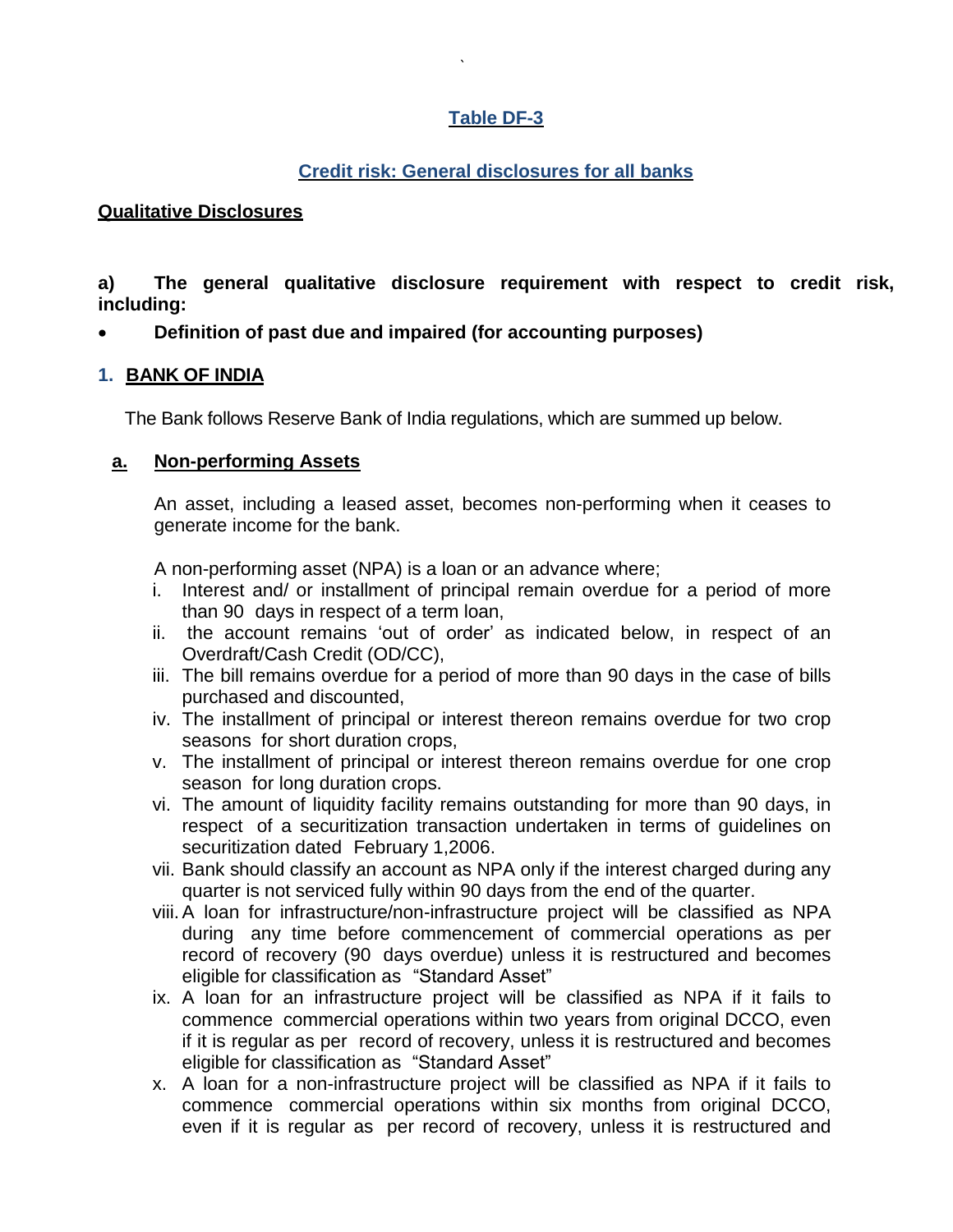becomes eligible for classification as "Standard Asset"

`

# **b. 'Out of Order' status**

An account is treated as **'out of order'** if the outstanding balance remains continuously in excess of the sanctioned limit/drawing power. In cases where the outstanding balance in the principal operating account is less than the sanctioned limit/drawing power, but there are no credits continuously for 90 days as on the date of Balance Sheet or credits are not enough to cover the interest debited during the same period, these accounts are treated as **'out of order'**.

## *c. Overdue*

Any amount due to the bank under any credit facility is 'overdue' if it is not paid on the due date fixed by the bank.

## *d. Non Performing Investments*

In respect of securities, where interest/ principal is in arrears, the Bank does not reckon income on the securities and makes appropriate provisions for the depreciation in the value of the investment.

A non-performing investment (NPI), similar to a non-performing advance (NPA), is one where:

- i. Interest/ installment (including maturity proceeds) is due and remains unpaid for more than 90 days.
- ii. This applies mutatis-mutandis to preference shares where the fixed dividend is not paid.
- iii. In the case of equity shares, in the event the investment in the shares of any company is valued at Re.1 per company on account of the non-availability of the latest balance sheet in accordance with the Reserve Bank of India instructions, those equity shares are also reckoned as NPI.
- iv. Any credit facility availed by the issuer is NPA in the books of the bank, investment in any of the securities issued by the same issuer is treated as NPI and vice versa.
- v. The investments in debentures / bonds, which are deemed to be in the nature of advance, are subjected to NPI norms as applicable to investments.

## **2. PT Bank of India Indonesia Tbk (Subsidiary)**

The Credit Quality is assessed based on the factors such as business prospects, performance of the debtor and repayment capacity. It is undertaken depending upon the materiality and significance of each assessment factor and components and the relevance of the assessment factors and components to the characteristics of the debtor concerned. Accordingly, the assets are classified into current, special mention, substandard, doubtful and loss category.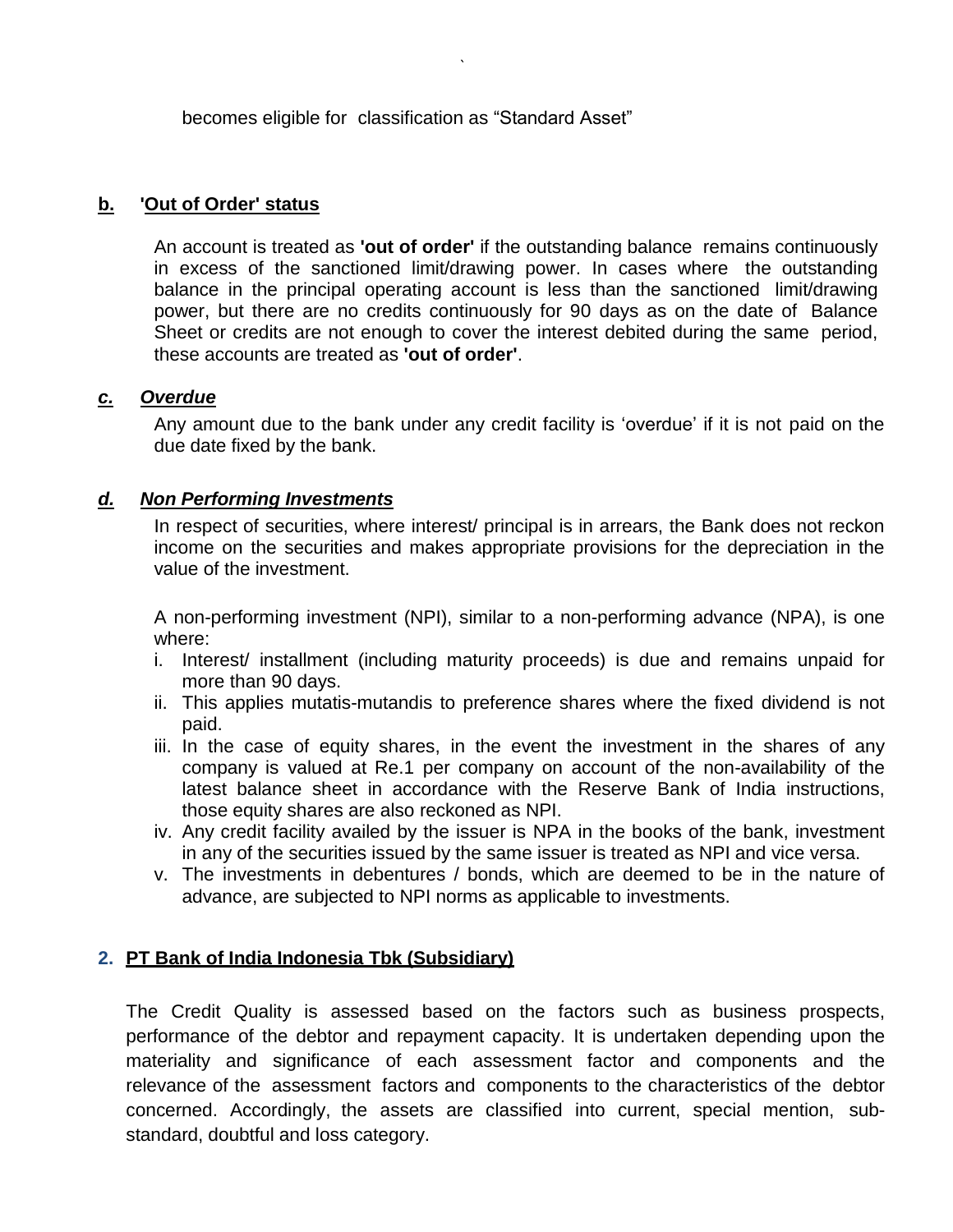"Assets" are classified into Earning Assets and Non-earning Assets. Earning Assets are provision of funds by a bank to earn revenues. "Non-Earning Assets" are assets of the Bank other than Earning Assets with potential for Loss.

`

An asset becomes non-performing when it ceases to generate revenue for the bank. A non-performing asset is a loan or an advance where the arrears in principal and / or interest exceed 90 days.

Past due: Any amount due to the bank under any credit facility is "past due" if it is not paid on the due date fixed by the bank.

On 1<sup>st</sup> January 2010, PT Bank of India Indonesia Tbk started implementation of the New Accounting Policy i.e. PSAK 50 & 55 which is similar to the International Accounting Standards IAS 32 & 39 according to which the financial asset must be presented at the fair value.

# **3. Bank of India (Tanzania) Ltd,Bank of India(New Zealand) Ltd (Subsidiaries) and Bank Of India Uganda**

Credit risk is a risk of financial loss to the bank, if a customer or counterparty to a financial instrument fails to meet its contractual obligations and arises principally from the bank"s loans and advances to customers and other banks, and investment debt securities.

The Board of Directors has delegated responsibility for the oversight of credit risk to its Credit committee. The credit department of the bank, reporting to the Credit committee is responsible for management of the bank's credit risk, including :-

- i. Formulating credit policies covering collateral requirements, credit assessment, risk grading and reporting, documentary and legal procedures, and compliance with regulatory and statutory requirements.
- ii. Establishing the authorization structure for approval and renewal of credit facilities. The credit limits are governed by the Credit policy, as approved by the board.
- iii. Reviewing and assessing credit risks.
- iv. Limiting concentrations of exposure to counterparties, geographies and industries (for loans and advances).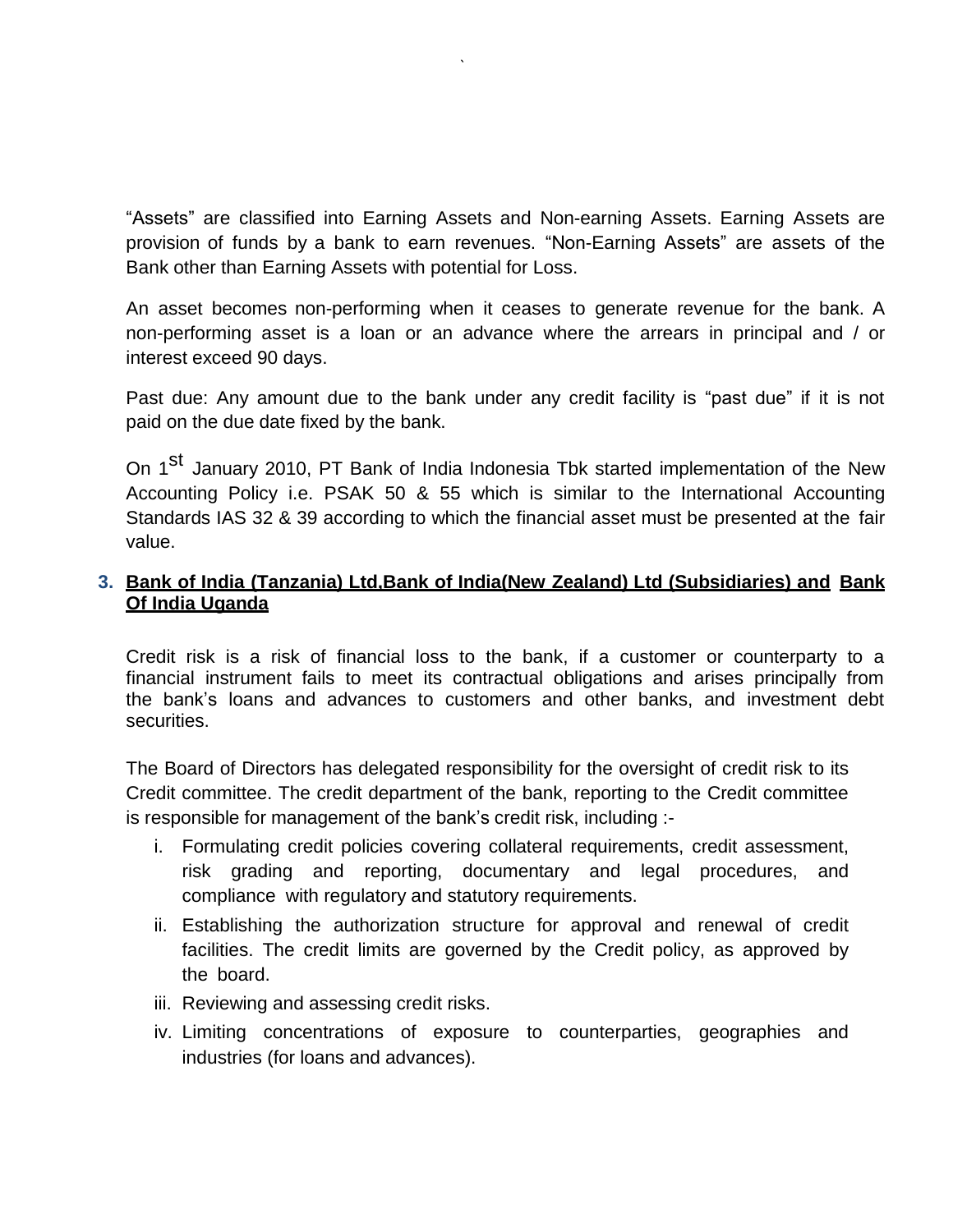# **Definitions of past due and impaired (for accounting purposes);**

`

Overdrafts and other credit facilities without specific due dates shall be considered past due if

- i. Exceeds the customer"s borrowing limit.
- ii. Customers borrowing limit is expired.
- iii. Deposits are insufficient to cover the interest calculated and due for the period
- iv. Bill has been dishonored
- v. Bill or account is not paid on due date

Loans which are payable in installments are considered as past due in their entirety. If any of the installments have become due and unpaid for thirty days or more.

Outstanding Loans and advances reviewed by quantitative approach should be classified as follows:

| No of Days Past Due | <b>Classification</b> | Provisioning |
|---------------------|-----------------------|--------------|
| $91 - 180$          | Substandard           | 10%          |
| 181-270             | Doubtful              | 50%          |
| 271 and More        | Loss                  | 100%         |

## **4. Bank Of India Uganda**

Outstanding Loans and advances reviewed by quantitative approach should be classified as follows:

| No of Days Past Due | <b>Classification</b> | Provisioning |
|---------------------|-----------------------|--------------|
| $91 - 179$          | Substandard           | 20%          |
| 180-365             | Doubtful              | 150%         |
| 365 and more        | Loss                  | $100\%$      |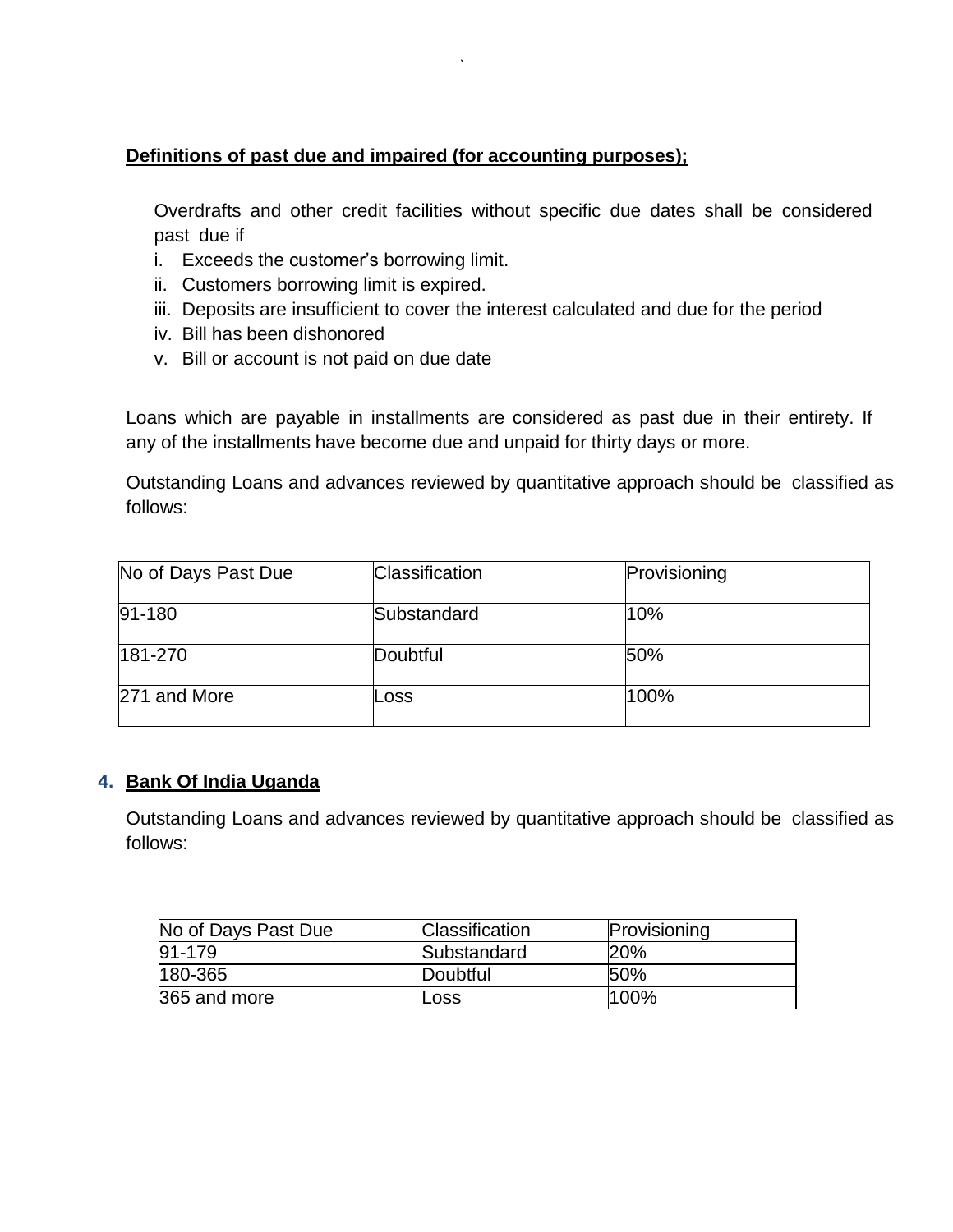# **Discussion of the Bank's Credit Risk Management Policy**

## **A. BANK OF INDIA**

a) In a bank"s portfolio, losses stem from outright default due to inability or unwillingness of a customer or counterparty to meet commitments in relation to lending, trading, settlement and other financial transactions or from reduction in portfolio value arising from actual or perceived deterioration in credit quality.

`

- b) Against this backdrop a robust risk management framework is necessary for the long-term financial health of a bank. Credit Risk Management encompasses identification, measurement, monitoring and control of the credit risk exposures.
- c) The Bank has identified various types of credit risk at a generic level in the Credit Risk Management policy. More granular identification is done at the product /process level. Various risks are looked into before introducing new products/processes, which are cleared from the risk angle
- d) The Credit Risk Management framework outlined in the policy is built on three distinct building blocks namely **Policy & Strategy, Organizational Set up and Operations/Systems**

## **i) Policy and Strategy**

The Bank has been following a conservative risk philosophy, which has steered the bank through difficult times. However the Bank has an open policy regarding new and unexplored areas and new opportunities are not lost sight of. The important aspects of this philosophy are embodied in the circulars and are periodically codified in the form of Manual of Instructions.

The business objectives and the strategy of the Bank is decided taking into account the profit considerations, the level of various risks faced, level of capital, market scenario and competition. The Bank is always conscious of its asset quality and earnings and hence judiciously matches profit maximization with risk control.

The Credit Risk Management policy and significant credit risk related policies like Credit Policy, and Credit Monitoring Policy are approved and periodically reviewed by the Board of Directors. The Credit Policy covers various areas of credit like

Clientele, Marketing, Segmented Approach to Lending, Credit Delivery, Credit Thrust, Tenure of Credit, Credit Acquisition, Risk Rating (including risk acceptance criteria), Pricing, Credit appraisal, Assessment of Limits, Exposure Norms, Industry Norms, Collateral and Margins, Review of Relationship, Scheme of Delegation, Statutory and other Restrictions and Documentation. Credit Policy for International Operations is in place and each center has its own credit policy dovetailed to the main policy. The delegation of powers for credit matters is covered by a separate policy. In addition Credit Risk is tracked and monitored as per the Credit Monitoring Policy. Restructuring Policy, Write Off and Recovery Policy, Asset Classification and Provisioning Policy, Bank Exposure Policy, Country Risk policy and Credit Audit Policy are also in place. Investments are contracted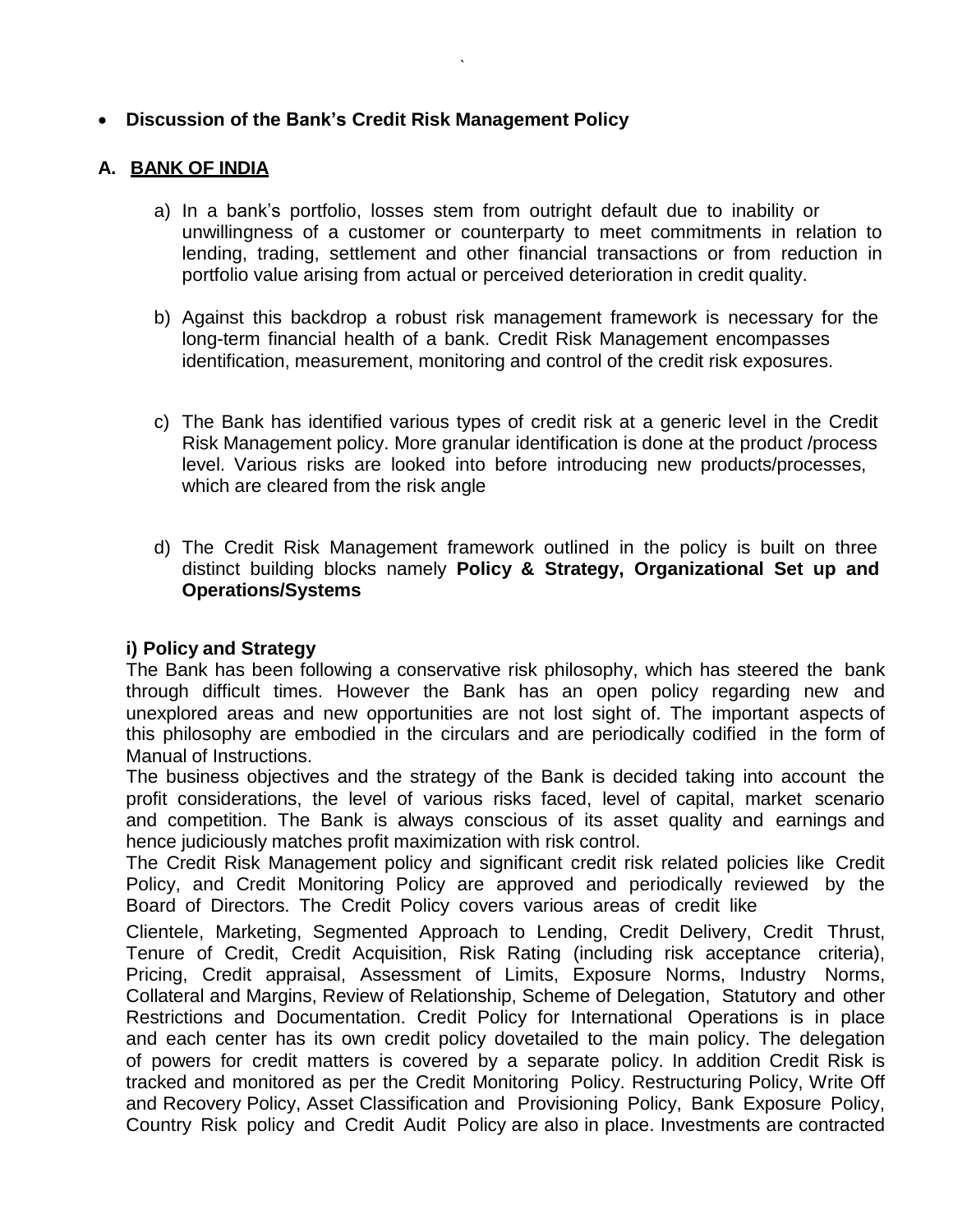as per the policy guidelines laid down in the Investment Policy and after clearance by the Investment Committee.

`

#### **ii) Organizational Set up**

The organizational structure of the Bank for Credit Risk Management function has the Board of Directors at the Apex levels that have the overall oversight of management of risks. The Risk Management Committee of the Board (R. Com) which is the subcommittee of the Board headed by the Chairman & Managing Director and whose members also include heads of Credit, Market & Operational Risk Management Committees, devises the policy and strategy for integrated risk management including credit risk. At is the operational level the Credit Risk Management Committee (CRMC) manages the credit risk. The main functions includes implementation of credit risk management policy approved by the Board, monitoring credit risk on a bank wide basis, recommending to the board for its approval all policies relating to credit matters including delegation of credit, prudential limits on large credit exposures, portfolio management, etc.

The Risk Management Department headed by the Chief Risk Officer of General Manger rank, measures, controls and manages credit risk on bank wide basis within the limits set by the Board and enforces compliance with risk parameters set by Board/R Com/M Com. The Credit Monitoring Department headed by a General Manager, monitors the quality of loan portfolio, identifies problems and takes steps to correct deficiencies. Loan review / credit audit is undertaken by the Credit Audit function.

#### **iii) Operations/Systems/Processes**

The Bank has proactive Credit Risk Management practices like consistent standards for the credit origination, maintenance and documentation for all credit exposures including off balance sheet items, periodic individual obligor reviews, periodic inspections and collateral management systems.

Credit risk limits including obligor limits and concentration limits by industry, systems and procedures for monitoring financial performance of customers and for controlling outstanding within limits are followed. Checks and balances are in place for extension of credit viz. separation of credit risk management from credit sanction, vetting of new products and systems from risk angle by the CRMC, multiple credit approvers, system of assigning risk rating, vetting of ratings, mechanism to price facilities depending on the risk grading of the customer, Credit Risk Evaluation committee for vetting credit proposals from risk angle, credit process audit, post sanction pre disbursement review and post sanction review systems and an independent audit and risk review function. Proposals for investments are subjected to credit risk analysis, detailed appraisal and rating. As a matter of entry level, minimum ratings/quality standards, industry, maturity, duration, issue-wise limits are stipulated for investments to mitigate the adverse impact of concentration and risk of liquidity. Investment exposure is taken into consideration while computing exposure to a customer/group**.** A suitable framework is in place to provide a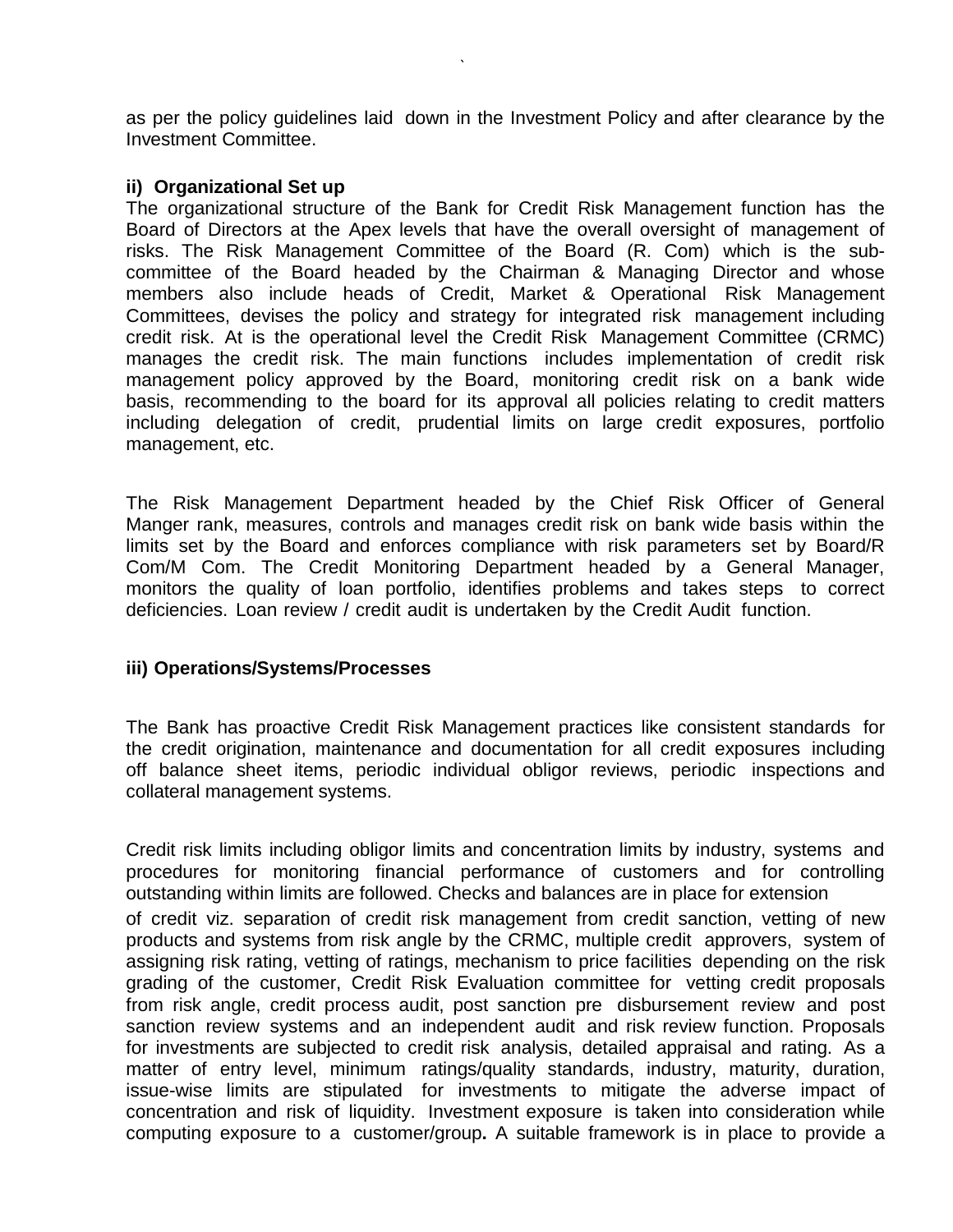centralized overview on the aggregate exposure on other banks and half-yearly reviews are undertaken at a single point. The country exposures are monitored on half yearly basis.

`

A diversified portfolio of risk assets is maintained and a system to conduct regular analysis of the portfolio so as to ensure ongoing control of risk concentrations is in place. A conservative policy for provisioning in respect of non-performing advances is followed. Management Information System (MIS) is being upgraded with introduction of Credit Risk Management System, which would enhance the capabilities of the bank to manage and measure the credit risk inherent in all on- and off-balance sheet activities.

## e) **The following tools are used for credit risk management/ mitigation –**

#### i. Credit Approving Authority – Delegation of Powers

The Bank has a well-defined scheme of risk based delegation of powers with a multi- tier risk based approving system, which is reviewed periodically and revised as and when necessary to meet the compulsions of business environment. The delegation of powers is linked to the rating of the borrower with powers for sanction of higher limits to better-rated customers. As per Ministry of Finance Guidelines Credit Committees with sanctioning authority have been formed at various administrative levels to exercise delegation of powers. At present, all credit proposals falling beyond the delegated authority of the General Manager are being routed through "The Risk Evaluation Committee" of General Managers, to bring in an element of independence and off site evaluation of risks perceived in credit proposals. The General Manager, Risk Management Department, who has no volume or profit targets, is a member of the Committee. Based on the experience gained, one more committee has been set up at Head office level to deal with proposal up to the delegated authority of General Manager. Such Committees have also been setup at Zonal Office, for proposal to be approved at ZLCC and NBGLCC.

#### ii. Prudential Limits

Prudential limits on various aspects of credit/investment like Single/Group borrower limits for various types of borrowers are in place.

#### iii. Risk Rating/Pricing

The bank has introduced rating models for various segments, which serve as a single point indicator of diverse risk factors of a counter party and support credit and pricing decisions.

#### iv. Credit Audit/Loan review mechanism (LRM)

Credit Audit/LRM is an effective tool for constantly evaluating the quality of loan book and to bring about qualitative improvements in credit administration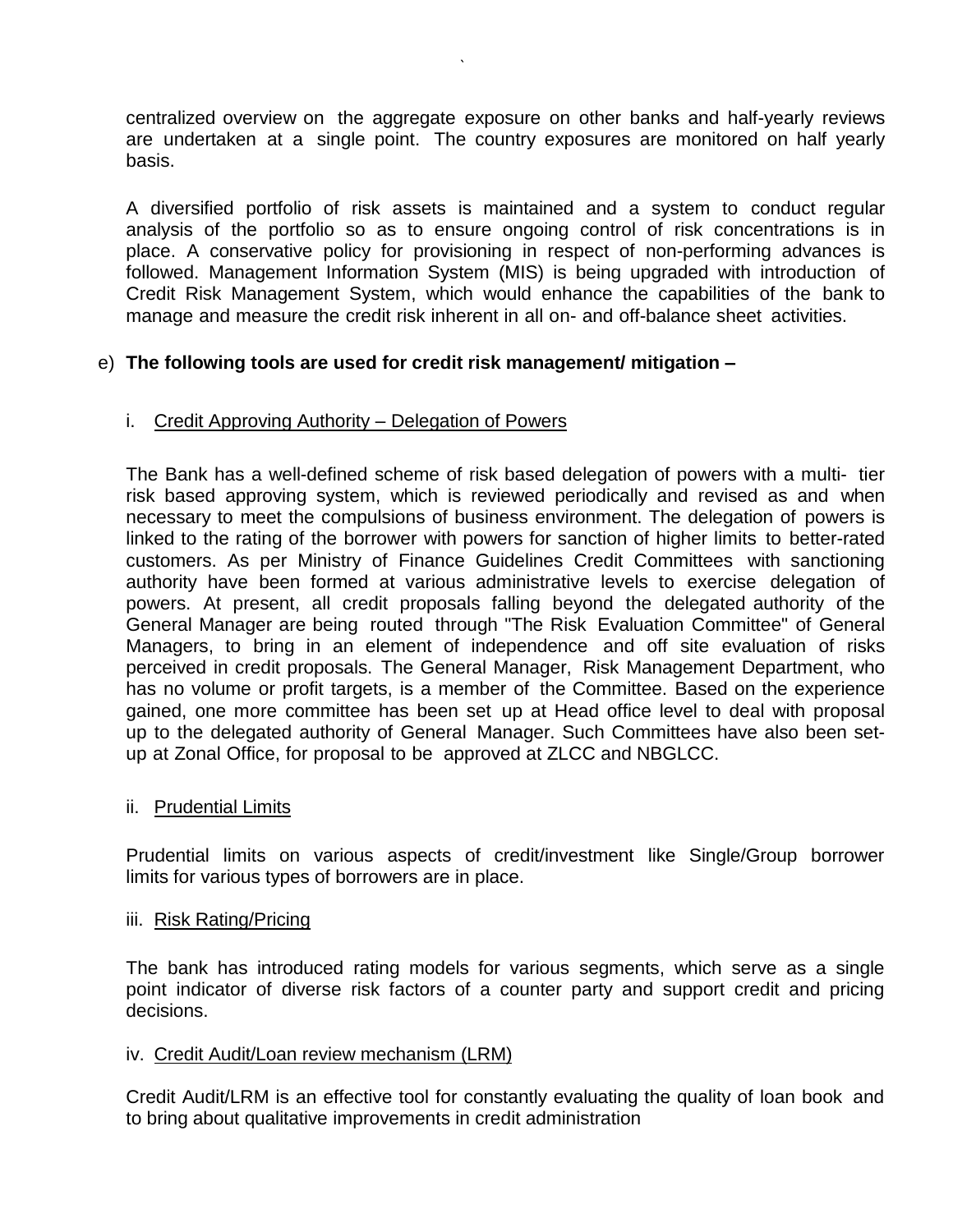#### v. Portfolio Management through analysis.

It is also important to have in place a system for monitoring the overall composition and quality of various credit portfolios and investments. With this objective, to start with, the bank has introduced a simple portfolio-monitoring framework. Going forward the bank will be graduating to a more sophisticated Portfolio Management model. Rating Migration of accounts with Rs. 10 lacs and above is being done on half yearly and submitted to Board. Credit Risk Management Software (CRMS) is being implemented phase-wise. Bank is getting prepared for adopting Advanced Approaches.

`

#### f) **Risk Measurement**

At present Credit Risk is assessed through Risk rating at the individual level and through Risk Weighting of the assets at the portfolio level and capital is maintained based on Risk Weights. The Bank has migrated to the Standardized approach under the based on new moights. The Bank has migrated to the etailed algebra.<br>New Capital Adequacy Framework (Basel II), effective 31<sup>St</sup> March 2008.

#### g) **Risk Reporting System: -**

All credit related policies are cleared by the CRMC (which is the operational level committee for credit risk) before submission to the appropriate authorities for approval. Various Credit Related reporting"s submitted to CRMC to enable proper monitoring.

#### h) **Risk Review**:

Audit –Credit Risk Management Systems procedures and Tools are also subjected to internal audit for ensuring effectiveness.

#### **B. PT Bank of India Indonesia Tbk (Subsidiary)**

PT Bank of India Indonesia Tbk has established a Risk Management Committee (RMC) and the Risk Management Unit (RMU) which is independent of the Operational Unit and the Internal Audit Unit ("Internal Audit") in the hope of overall risk management can be integrated, targeted, coordinated and sustainable. Furthermore, to monitor the effectiveness of implementation of tasks RMC and RMU, the Bank established a Risk Monitoring Committee which is directly responsible to the Board of Commissioners.

The Bank has managed 8 (eight) types of risk according to Bank of Indonesia which are credit risk, liquidity risk, market risk, operational risk, compliance risk, legal risk, reputation risk and strategic risk. Banks also create risk profiles which can broadly map the activity that has risks as well as potential risks that disrupt the Bank business continuity. Assessment of risk type is a combination of the risks inherent in any functional activity (inherent risk) and risk control systems.

The Bank is selective in approving new credits and maintains higher loan provisions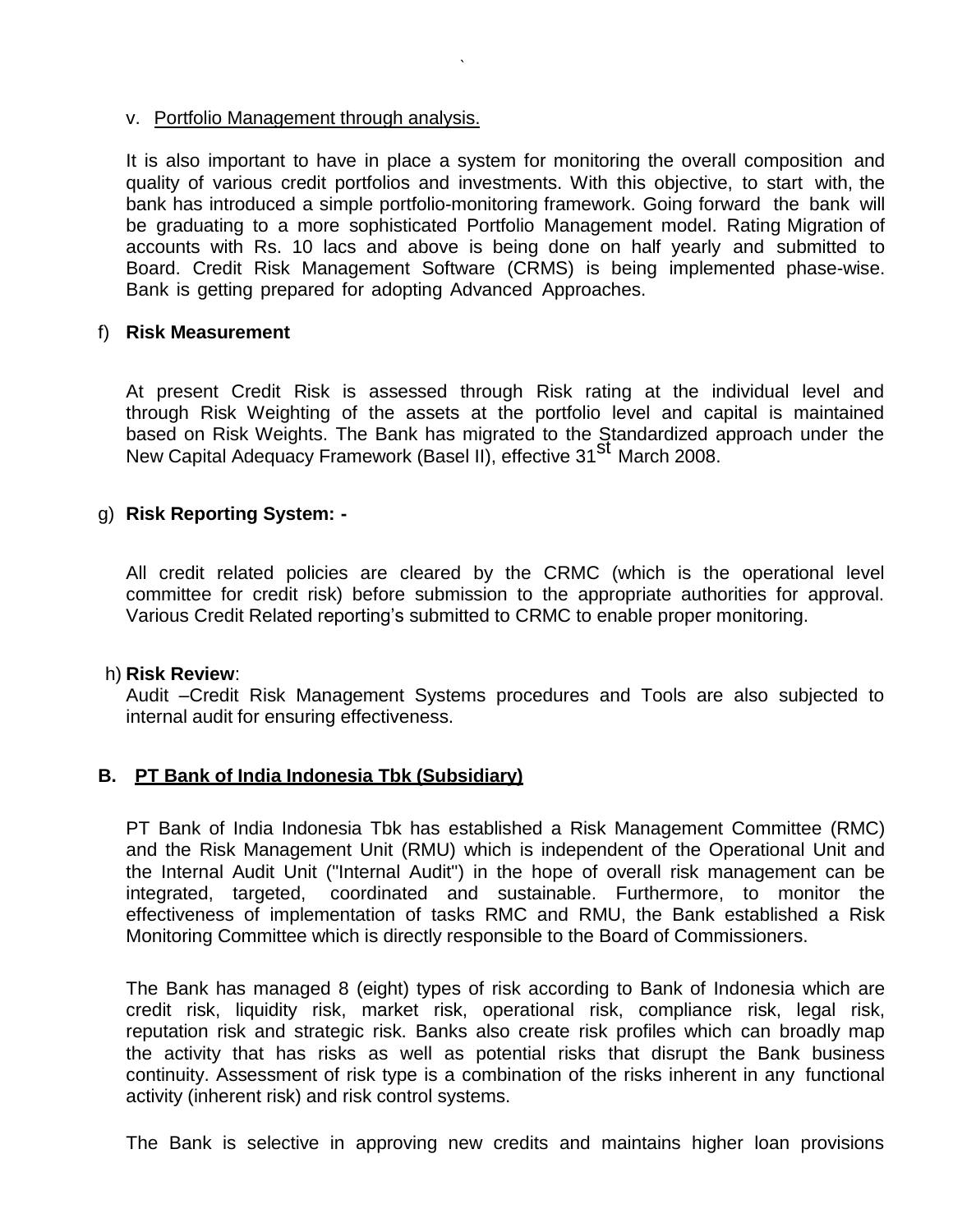than that required by the Regulator. In collateral based lending, hair cut is applied to the value of collateral. The Risk Manager of the bank reports to the Director Compliance. Risk Management Unit (RMU) supervises/ has oversight of the credit approval process.

`

## **C. Bank of India (Tanzania) Ltd , Bank of India (New Zealand) Ltd (Subsidiaries) and Bank of India (Uganda) Ltd.**

Monthly interest application has become a useful tool to tackle potential delinquencies or defaults in standard accounts. To retain the asset quality, the Bank has adopted the following policy, Branches should promptly act and:-

- i. Recover the overdues or at least the critical amount through active follow up with borrowers;
- ii. Put the accounts under holding on operations in case of temporary cash flow mismatches;
- iii. Reschedule the repayment terms as per expected cash flows;
- iv. Restructure the dues in keeping with the expected cash flows and gaps in cash flows, if any as per guidelines given in the restructuring policy.

Any one or more of the above actions are taken by the Bank before the account becomes NPA.

#### **Measures for follow up of Especially Mentioned Accounts / NPA Accounts**

The various means of monitoring / resolving NPAs generally available to the Banks are listed below:-

#### **A) Before the account becoming NPA (Especially Mentioned A/c)**

- i. Close monitoring for compliance of sanction terms to maintain asset quality.
- ii. Reminders to be sent promptly whenever irregularities are observed.
- iii. To recover overdues quickly to ensure account does not slip to NPA category
- iv. Periodic inspection of the unit and charged assets along with analysis of financial data.
- v. To restructure the dues before accounts become NPAs. Remedial action includes enhancement of moratorium period, funding of interest, and deferment of installments.

**B) After the account becoming NPA – following measure to be initiated for recovering Bank's dues. The following means have to be effectively pursued for resolution of NPAs.**

- **i.** Appropriation of liquid securities (TDR, shares, margin money etc.) and pledged goods, to reduce outstanding
- **i.** Disposal of other securities, with the co-operation of borrowers.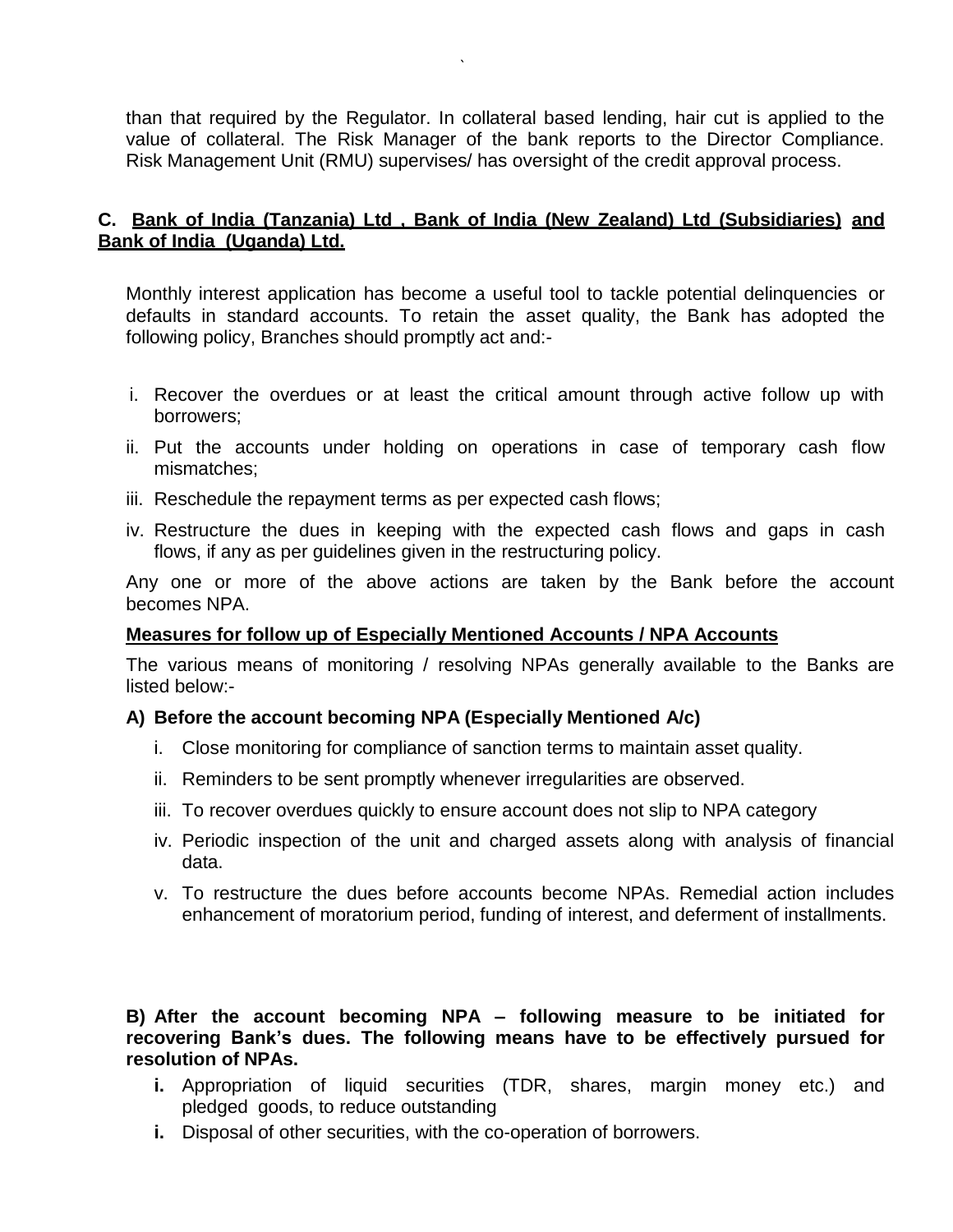- **ii.** Compromise settlement of dues through negotiation
- **iii.** Re-calling the advance
- **iv.** Filing suit in Court– Execution of decree
- **v.** Lastly, after all the chances of recovery of dues are exhausted, we may resort to writing off of the balance dues

All these means have to be effectively pursued for resolution of NPAs.

`

#### **Quantitative Disclosures:-**

## a. **The total gross credit exposures**

(Rs.in Crores)

| Category        | Amount    |
|-----------------|-----------|
| Fund Based      | 357188.81 |
| Non Fund Based* | 81517.00  |

\* Excluding Credit Equivalent of Derivatives

# b. **The geographic distribution of exposure is:**

|                   |           | (Rs.in Crores) |
|-------------------|-----------|----------------|
|                   | Domestic  | Overseas       |
| <b>Fund Based</b> | 235402.99 | 121785.82      |
| Non Fund Based    | 66524.81  | 14992.20       |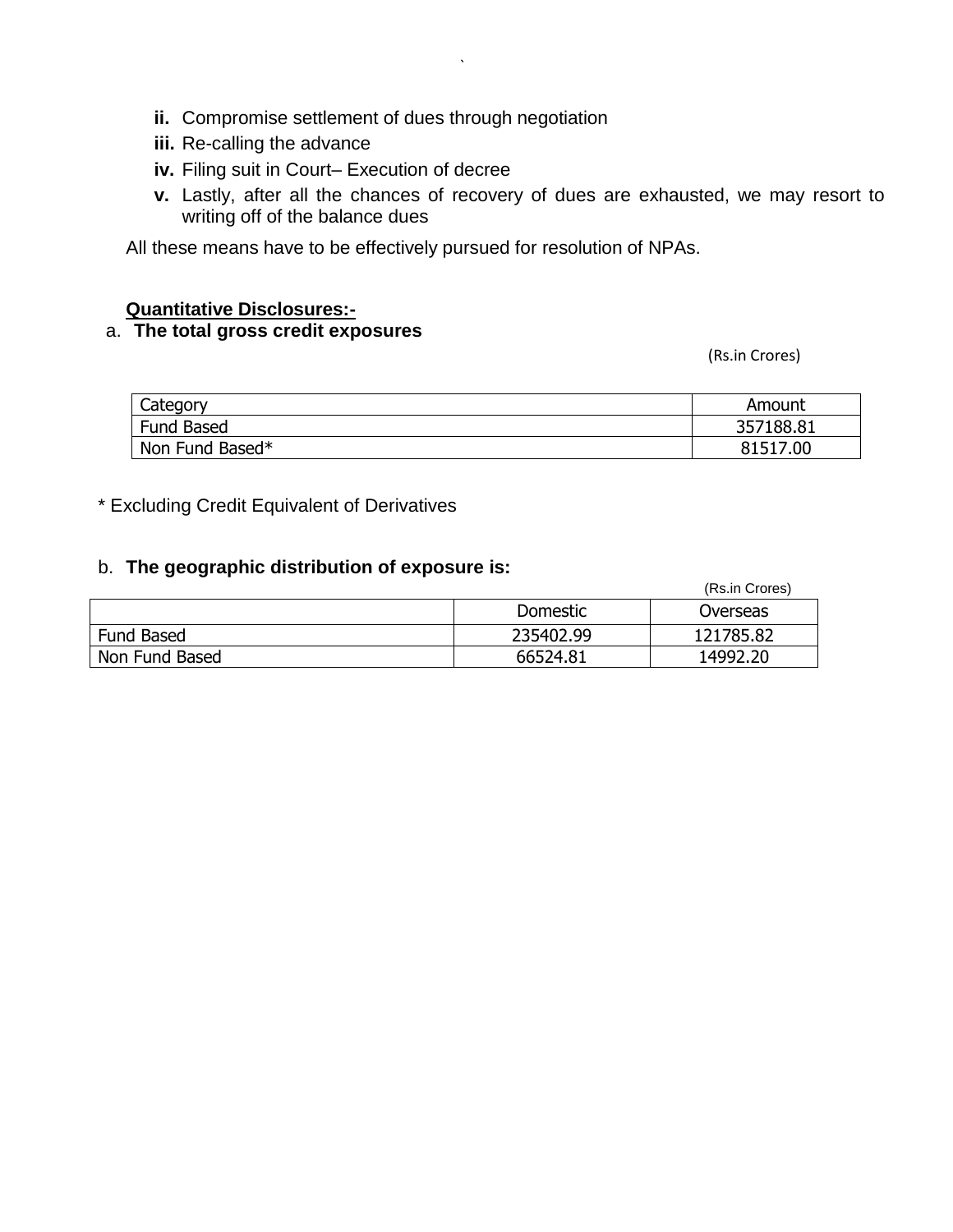| <b>Industry Name</b>                    | <b>Fund Based</b> | Non Fund Based |
|-----------------------------------------|-------------------|----------------|
|                                         | (Outstanding)     | (Outstanding)  |
|                                         | Rs. in Crores     | Rs. in Crores  |
| Coal                                    | 28.40             | 12,083.44      |
| Mining                                  | 2,072.20          |                |
| Iron & Steel                            | 14,666.30         | 549.37         |
| <b>Other Metal &amp; Metal Products</b> | 8,884.73          | 1,014.39       |
| All Engineering                         | 2,412.57          | 1,525.14       |
| Of which Electronics                    | 737.17            | 394.31         |
| Electricity                             | 14,365.58         | 5,901.36       |
| <b>Cotton Textiles</b>                  | 4,545.90          | 371.55         |
| <b>Jute Textiles</b>                    | 107.73            | 125.66         |
| <b>Other Textiles</b>                   | 4,931.98          | 900.64         |
| Sugar                                   | 2,296.00          | 103.96         |
| Tea                                     | 47.83             | 1.21           |
| <b>Food Processing</b>                  | 5,485.52          | 204.10         |
| Vegetable Oil & Vanaspati               | 1,311.80          | 2,141.31       |
| <b>Tobacco &amp; Tobacco Products</b>   | 709.68            | 58.55          |
| Paper & Paper Products                  | 1,265.12          | 147.58         |
| <b>Rubber &amp; Rubber Products</b>     | 2,587.52          | 2,238.12       |
| Chemical, Dyes, Paints etc.             | 5,811.45          | 1,636.12       |
| Of which Fertilisers                    | 785.35            | 142.10         |
| Of which Petro-chemicals                | 1,338.82          | 548.19         |
| Of which Drugs &                        | 2,249.00          | 400.45         |
| Pharmaceuticals                         |                   |                |
| Cement                                  | 1,445.20          | 69.39          |
| <b>Leather &amp; Leather Products</b>   | 466.26            | 58.20          |
| Gems & Jewellery                        | 8,661.99          | 829.15         |
| Construction                            | 1,857.12          | 1,511.78       |
| Petroleum                               | 1,933.38          | 1,798.57       |
| <b>Automobiles including Trucks</b>     | 2,117.07          | 1,532.64       |
| <b>Computer Software</b>                |                   |                |
| Infrastructure*                         | 37,666.55         | 10,444.08      |
| Of which Power                          | 14,365.58         | 5,901.36       |
| Of which Telecommunications             | 1,318.35          | 53.28          |
| Of which Roads & Ports                  | 9,385.90          | 2,324.88       |
| <b>Other Industries</b>                 | 11,545.67         | 22,813.03      |
| <b>Residuary Other Advances (to</b>     | 234,330.85        | 19,359.03      |
| balance with Gross Advances)            |                   |                |
| Total                                   | 357,188.81        | 81,517.00      |

# c. **Industry type distribution of exposure (Fund Based & Non Fund Based) is as under:**

 $\mathcal{L}^{\text{max}}_{\text{max}}$  . The  $\mathcal{L}^{\text{max}}_{\text{max}}$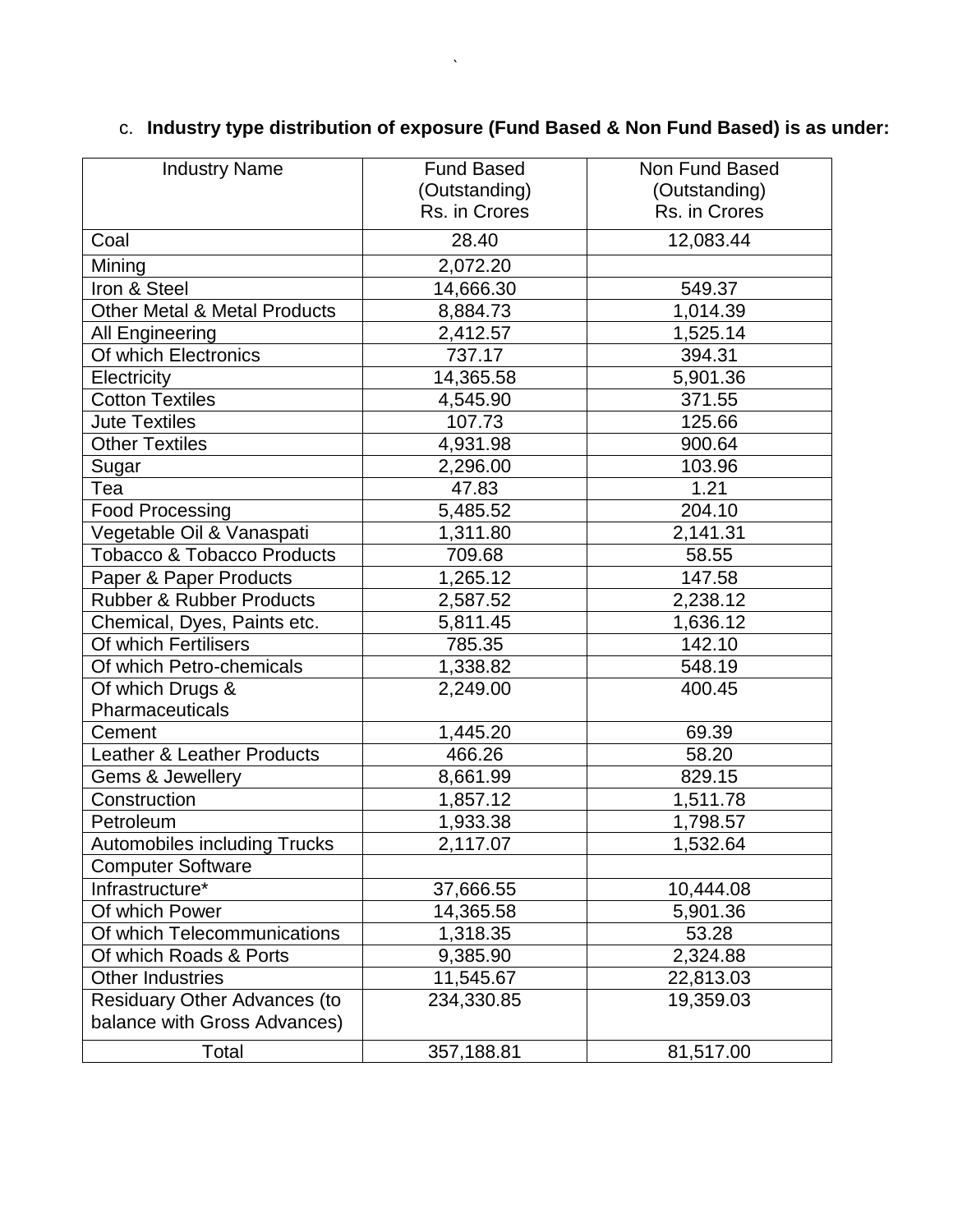e. The residual contractual maturity break down of assets is:

( In Rs. Cr)

|                         | Advances   | Investments (gross) | <b>Foreign Currency</b><br>Assets |
|-------------------------|------------|---------------------|-----------------------------------|
| Next day                | 9,132.75   | 19,535.00           | 2,650.56                          |
| $2 - 7$ days            | 13,544.64  | 2,207.27            | 7,913.01                          |
| $8 - 14$ days           | 8,760.69   | 1,314.12            | 3,186.72                          |
| $15 - 28$ days          | 9,066.29   | 1,228.83            | 6,802.57                          |
| $29$ days $-3$ months   | 38,050.92  | 11,475.81           | 31,634.38                         |
| $>3$ months $-6$ months | 34,003.03  | 13,197.42           | 27,097.24                         |
| $>$ 6 months $-1$ year  | 31,456.32  | 7,511.74            | 22,454.31                         |
| $>1$ year - 3 years     | 53,811.12  | 14,188.96           | 24,293.44                         |
| $>$ 3 years – 5 years   | 38,308.78  | 15,350.50           | 9,000.38                          |
| > 5 years               | 113,862.60 | 28,587.64           | 9,790.90                          |

`

f. gross NPAs are

| Category     | (Rs in Crores) |
|--------------|----------------|
| Sub Standard | 5718.06        |
| Doubtful-1   | 2018.12        |
| Doubtful - 2 | 1546.46        |
| Doubtful-3   | 338.83         |
| Loss         | 401.61         |
| ΤΟΤΑL        | 10023.09       |

g. The amount of net NPAs is Rs. 6147.08 crores.

- h. The NPA ratios are as under:
	- Gross NPAs to Gross Advances: 2.81%
	- Net NPAs to Net Advances: 1.75%
- i. The movement of gross NPA is as under: (In Rs Cr)

| i) Opening balance at the beginning of the year       | 8765.25  |
|-------------------------------------------------------|----------|
| ii) Additions during the year                         | 5202.21  |
| iii) Reductions during the year                       | 3944.37  |
| iv) Closing balance at the end of the year (i+ii-iii) | 10023.09 |

#### $i.$  The movement of provision for NPAs is as under:  $(1n \text{ Rs Cr})$

|                                                       | . <i>.</i> |
|-------------------------------------------------------|------------|
| i) Opening balance at the beginning of the year       | 1958.88    |
| ii) Provisions made during the year                   | 3087.98    |
| iii) Write-off/write-back of excess provisions        | 2227.06    |
| iv) Closing balance at the end of the year (i+ii-iii) | 2819.80    |

k. The amount of non-performing investment is Rs. 526.07 crores.

- l. The amount of provision held for non-performing investment is Rs. 485.62 crores.
- m. The movement of provisions for depreciation on investments is as under:

|                                                       | $(ln \, Rs \, Cr)$ |
|-------------------------------------------------------|--------------------|
| i) Opening balance at the beginning of the year       | 611.73             |
| ii) Provisions made during the year                   | 41.02              |
| iii) Write-off/write-back of excess provisions        | 5.55               |
| iv) Closing balance at the end of the year (i+ii-iii) | 647.2              |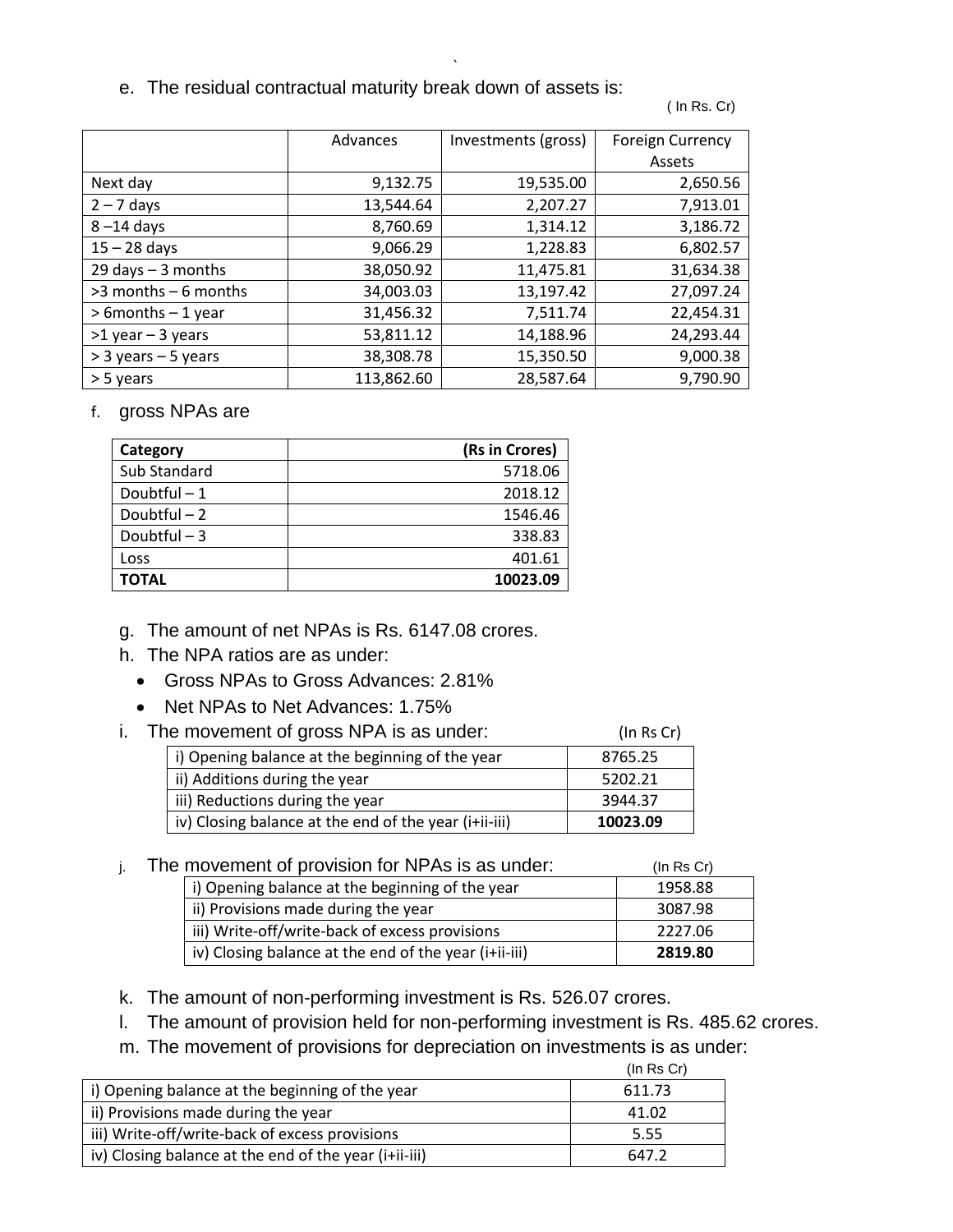# **Table DF-4**

`

**Credit risk: disclosures for portfolios subject to the standardised approach**

## **Qualitative Disclosure**

- a) For portfolios under the standardized approach:
- Names of Credit Rating agencies used, plus reasons for any changes
- Types of exposure for which each agency is used; and

 A description of the process used to transfer public issue ratings on to comparable assets in the banking book;

# **A: BANK OF INDIA**

1. The Bank has approved using the general rating of the following credit rating agencies for risk weighting under the standardized approach for CRAR calculations **CRISIL, ICRA, INDIA RATINGS, BRICKWORK, SMERA, and CARE for domestic claims and S&P FITCH and Moody's for claims on nonresident corporates, foreign banks and foreign sovereigns.** SME ratings are not being used, as they are not approved by RBI.

2. The ratings of all these agencies are being used for all exposures subjected to rating for risk weighting purposes under the standardized approach for CRAR calculations under Basel-II.

The process used to transfer public issue ratings on to comparable assets in the banking book is as per regulatory requirements of RBI. The public ratings published by the rating agencies on their website are used for this purpose. Only, ratings which are in force as per monthly bulletin of the concerned rating agency and which have been reviewed at least once during the previous 15 months are used.

For all the exposures on a particular counterparty, bank uses the rating of only one agency, even though these exposures are rated by more than one with exception being where each of the exposures is rated by only one of the approved rating agencies.

3. To be eligible for risk-weighting purposes, it is ensured that the external credit assessment takes into account and reflects the entire amount of credit risk exposure the bank has with regard to all payments owed to it. Even while extending an issuer or an issue specific rating to any other exposure on the same counterparty it is extended to the entire amount of credit risk exposure i.e.,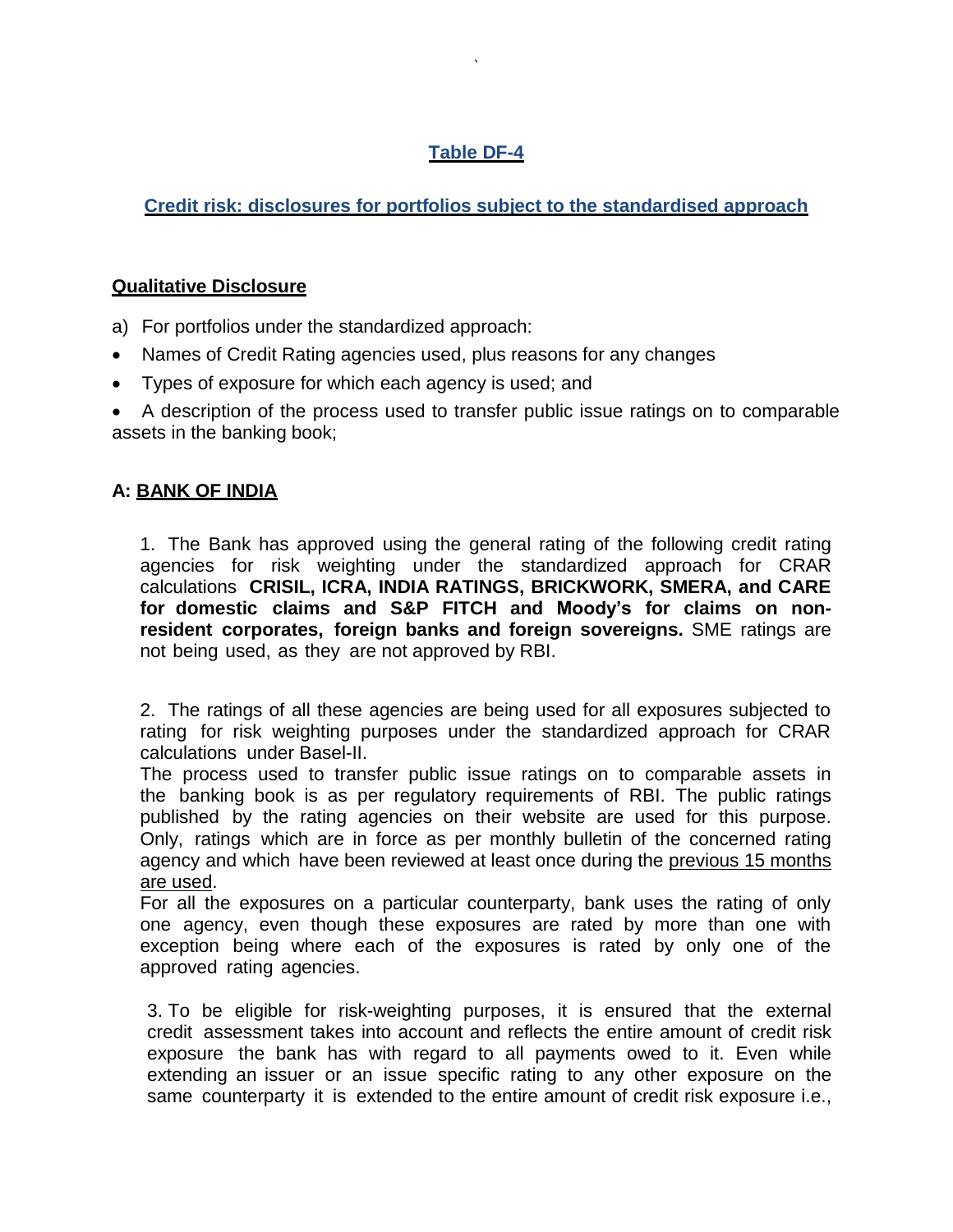both principal and interest. External assessments for one entity within a corporate group is not used to risk weight other entities within the same group.

`

4. For assets that have contractual **maturity less than or equal to one year**, **short term ratings** are used while for other assets, **long term ratings** are used. For Cash Credit exposures long term ratings are taken.

5. Where an issuer has a long-term exposure with an external long term rating that warrants a risk weight of 150%, all unrated claims on the same counterparty,

whether short-term or long-term, also receive a 150% risk weight, except in cases where credit risk mitigation techniques are used for such claims. Similar is the case with short-term rating.

6. The long-term ratings assigned by the approved rating agencies are directly mapped to the risk weights under the Standardized Approach for long-term exposures. On the contrary, the *unrated short-term* claim on counter-party attracts a **risk weight of at least one level higher** than the risk weight applicable to the rated short-term claim on that counter-party. Issue-specific short-term ratings are used to derive risk weights for claims arising from the rated facility against banks and a corporate's short-term rating is not used to support a risk weight for an unrated long-term claim.

7.If there are two ratings accorded by eligible credit rating agencies, which map into different risk weights, the higher risk weight is applied. If there are three or more ratings accorded by eligible credit rating agencies with different risk weights, the ratings corresponding to the two lowest risk weights are referred to and the higher of those two risk weights are applied, i.e., the second lowest risk weight.

8. The RW of the investment claim is based on specific rating by a chosen credit rating agency, where the claim is not an investment in a specific assessed issue:

- i. the rating applicable to the specific debt (where the rating maps into a risk weight lower than that which applies to an unrated claim) is applied to the bank"s un- assessed claim only if this claim ranks *pari passu* or senior to the specific rated debt in all respects and the maturity of the unassessed claim is not later than the maturity of the rated claim**, e**xcept where the rated claim is a short term obligation.
- ii. if either the issuer or single issue has been assigned a rating which maps into a risk weight equal to or higher than that which applies to unrated claims, an unrated claim on the same counterparty, is assigned the same risk weight as is applicable to the rated exposure, if this claim ranks *pari passu* or junior to the rated exposure in all respects.